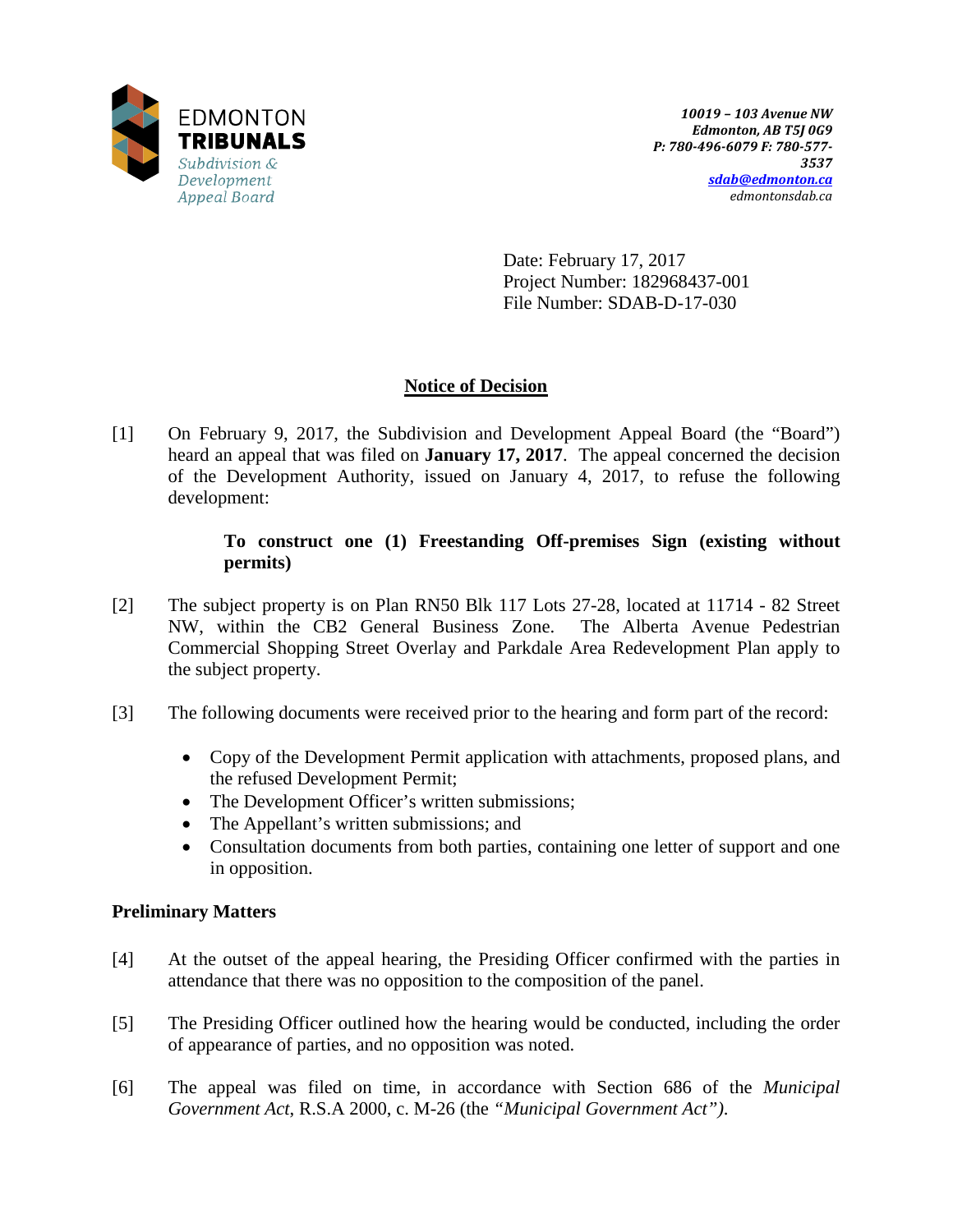#### **Summary of Hearing**

- *i) Position of the Appellant, Mr. M. Levine:*
- [7] The subject site is a triangle-shaped lot that abuts 82 Street and Fort Road.
- [8] Photographs in his materials illustrate the north and south face of the existing sign that was built in 1993.
- [9] The proposed sign is 8 metres high and exceeds the maximum allowable Height of 6 metres by 2 metres.
- [10] In his opinion, the sign at this Height does not unduly interfere with the amenities of the neighbourhood nor materially interfere with or affect the use, enjoyment or value of neighbouring parcels of land.
- [11] Freestanding Off-premises Signs are a Discretionary Use in the CB2 General Business Zone.
- [12] This sign can be approved at its existing location because this commercial area does not require a setback between the sidewalk and the building.
- [13] The sign is in keeping with the commercial nature of the area.
- [14] The nearest residence is 60 metres away from the sign and the sign cannot even be seen from that residence. The Height restriction of 6 metres will result in the removal of one advertising face and less income for the landowner.
- [15] Removal and construction of a new sign will cost approximately \$10,000.00.
- [16] The catwalk portion of the existing sign encroaches onto the City right-of-way. He assumed that the diagonal shape of the Site was not considered when the sign was installed. However, a Development Permit must be approved before the City can grant an Encroachment Agreement.
- [17] He acknowledged the objection of the Community League, regarding the impact of the existing sign on the visual appeal and walkability of the neighbourhood – but questioned their concern about how a sign 6 metres in Height versus one 8 metres in Height could affect visual appeal and walkability. He noted that the sign has existed for many years without any known complaints.
- [18] He personally conducted the community consultation on two separate days in December 2016. Speaking with landowners was awkward due to the cold weather and the time of the year. All residents received feedback forms. Two attempts were made to contact commercial landowners in the area.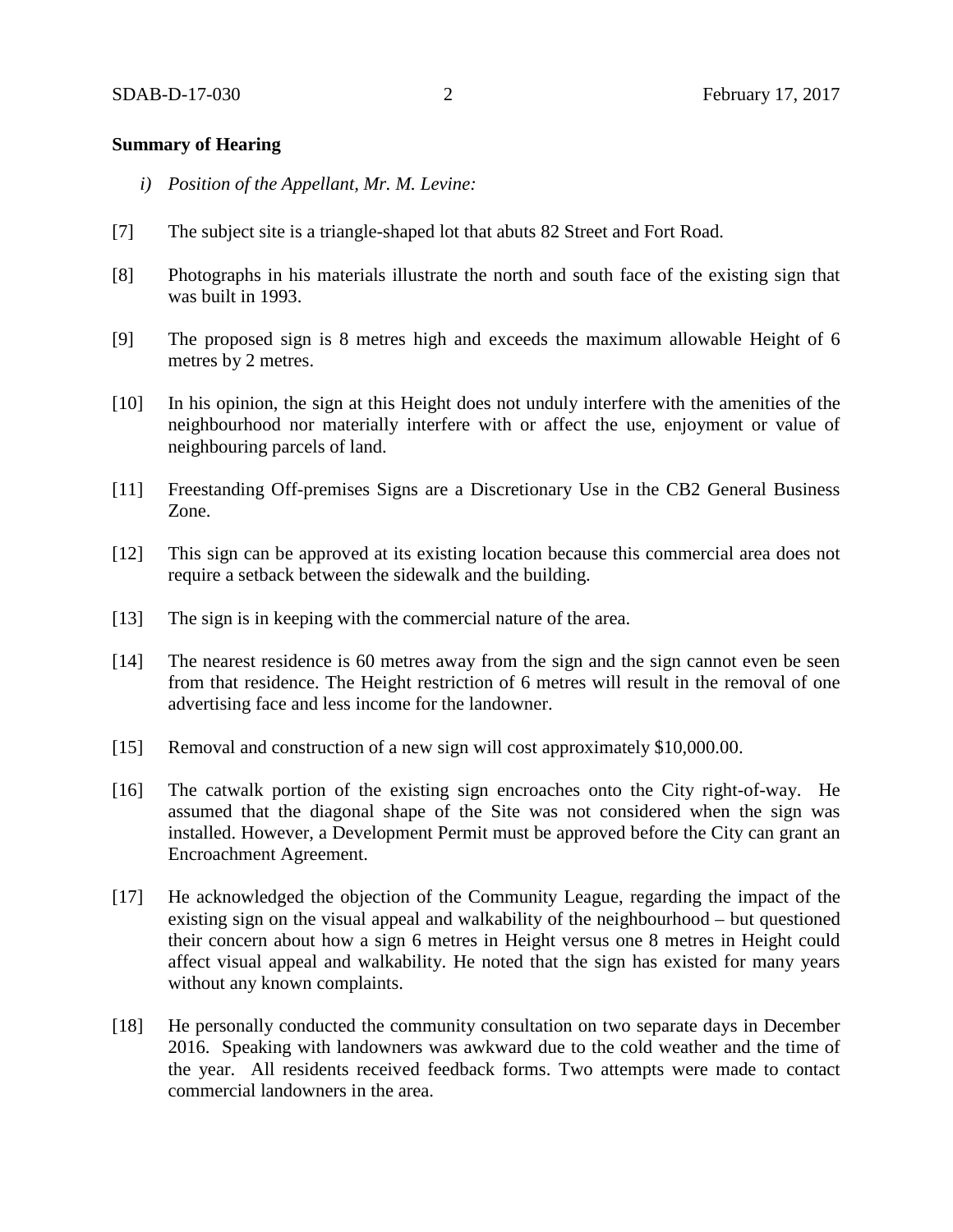- [19] The purpose of the Alberta Avenue Pedestrian Commercial Shopping Street Overlay is to facilitate development of a pedestrian-oriented character to commercial and mixed Use developments along 118 Avenue, between 76 Street and 105 Street, in close proximity to residential areas, in accordance with the Avenue Initiative Revitalization Strategy and Plans in effect for this area of the City.
- [20] The Sign is located on 82 Street, not 118 Avenue. 82 Street is a major arterial roadway that connects downtown Edmonton with the north end of the City. Approximately 20,000 vehicles use 82 Street on a daily basis.
- [21] The Overlay itself does not facilitate pedestrian friendliness as it still includes parking requirements that prevent pedestrian-friendly businesses such as neighbourhood cafes to service nearby residents from moving in.
- [22] Mr. Levin provided the following responses to questions:
	- a) The photographs contained in his written submission were taken from Google.
	- b) He personally became aware that the sign existed without a Development Permit in March, 2016.
	- c) Initiatives have been undertaken to obtain Development Permits for all of the expired signs since Outfront Media took over the previous sign company in 2014.
	- d) The last valid Development Permit for this sign was issued in 2001.
	- e) This Development Permit application was commenced in November, 2015.
	- f) He believes that the sign could possibly be rotated to ensure that it did not encroach onto City property but he would have to consult with an Engineer.
	- g) It is difficult to determine how distracting the sign is to pedestrians.
	- h) The sign is intended for motorists travelling on 82 Street.
	- i) This site is located at the most southerly boundary of the Overlay.
	- j) The visibility of the sign is limited for pedestrians walking south on 82 Street.
	- k) There is an unmarked crosswalk located at the intersection of 82 Street and Fort Road, but at that point is no longer visible to passing motorists and is not a distraction.
	- l) Residential properties are located to the south across an existing green space towards 117 Avenue.
	- m) The 60 metres notification map provided by the Development Officer was used to conduct the community consultation. Some were assessed owners and some were renters. The City does not provide contact information for the land owners.
	- n) He referenced the consultation log to review the addresses that were contacted.
	- o) Businesses are located north of the subject Site.
	- p) There are residences closer than 60 metres located to the northwest across the lane; he canvassed those properties and spoke to some land owners.
	- q) He confirmed that he did not speak to anyone at 11646 82 Street, but an information package was left in the mailbox.
	- r) The sign is located in the northeast corner of the Site which also contains an L-shaped commercial building and a parking lot.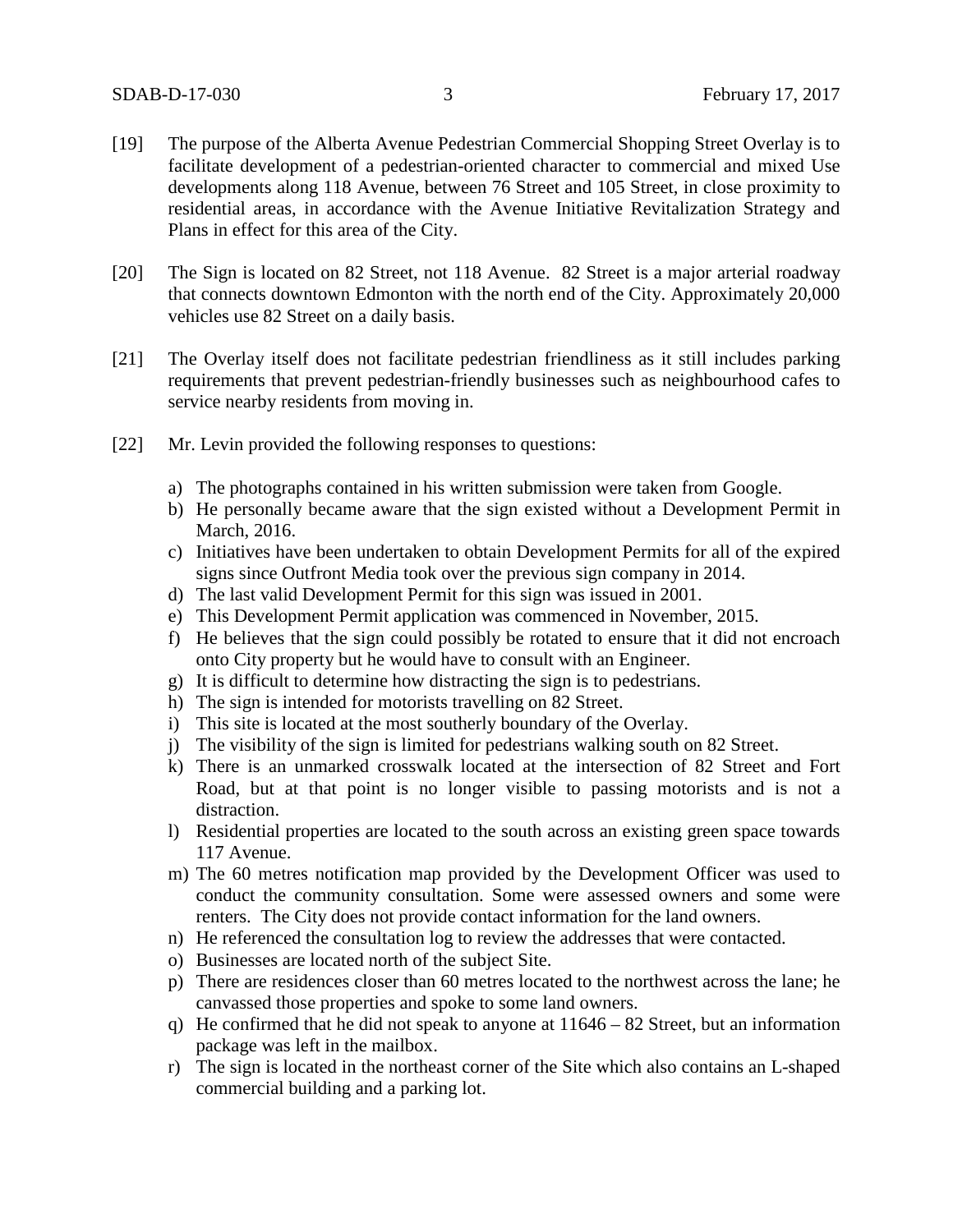- *ii) Position of the Development Officer, Mr. S. Ahuja:*
- [23] An application to construct an Off-premises Freestanding two sided Sign, facing north/south) was cancelled in 2001.
- [24] A Violation Notice was issued on November 30, 2015 for a sign existing without a Development Permit. A Development Permit Application was cancelled at the request of the Applicant because the requested information was not provided. He did not cancel the November 18, 2015 application as cancelling had no impact on the prior occasion.
- [25] Section 340.4(3) of the *Edmonton Zoning Bylaw* was amended in June 2011 to allow no setback where adjacent commercial buildings abut the property line to form a pedestrianoriented shopping street.
- [26] The proposed sign exceeds the maximum allowable Height of 6.0 metres.
- [27] The Development Authority cannot grant a variance to Height, pursuant to section 11.3 of the *Edmonton Zoning Bylaw*.
- [28] Section 22(2) of the Bylaw states that once a Development Permit has been issued, it remains in effect until it expires, in cases where the Development Permit was issued for a limited period of time. The existing sign expired in August 2001 and the sign has not had a valid permit for 15 years.
- [29] The Alberta Avenue Pedestrian Commercial Shopping Street Overlay came into effect in September 2007.
- [30] The current *Edmonton Zoning Bylaw* and the Overlays in effect apply to this new Development Permit application. Section 821.3(23)(a) states that the maximum allowable Height of a Freestanding Sign shall be 6.0 metres.
- [31] Mr. Ahuja provided the following responses to questions:
	- a) Only digital sign applications are circulated to Transportation Services. This application was not circulated as the development is a static sign.
	- b) He acknowledged that the fact that the existing sign encroaches into a City right-ofway which could have been included as a reason for refusal.
	- c) The sign is located within the property lines, only the catwalk encroaches onto the right-of-way.
	- d) The requirement for an Encroachment Agreement was included as an "Advisement" because an application can only be made once the Development Permit has been approved.
	- e) Conditions requiring an Encroachment Agreement can be imposed on a Development Permit approval.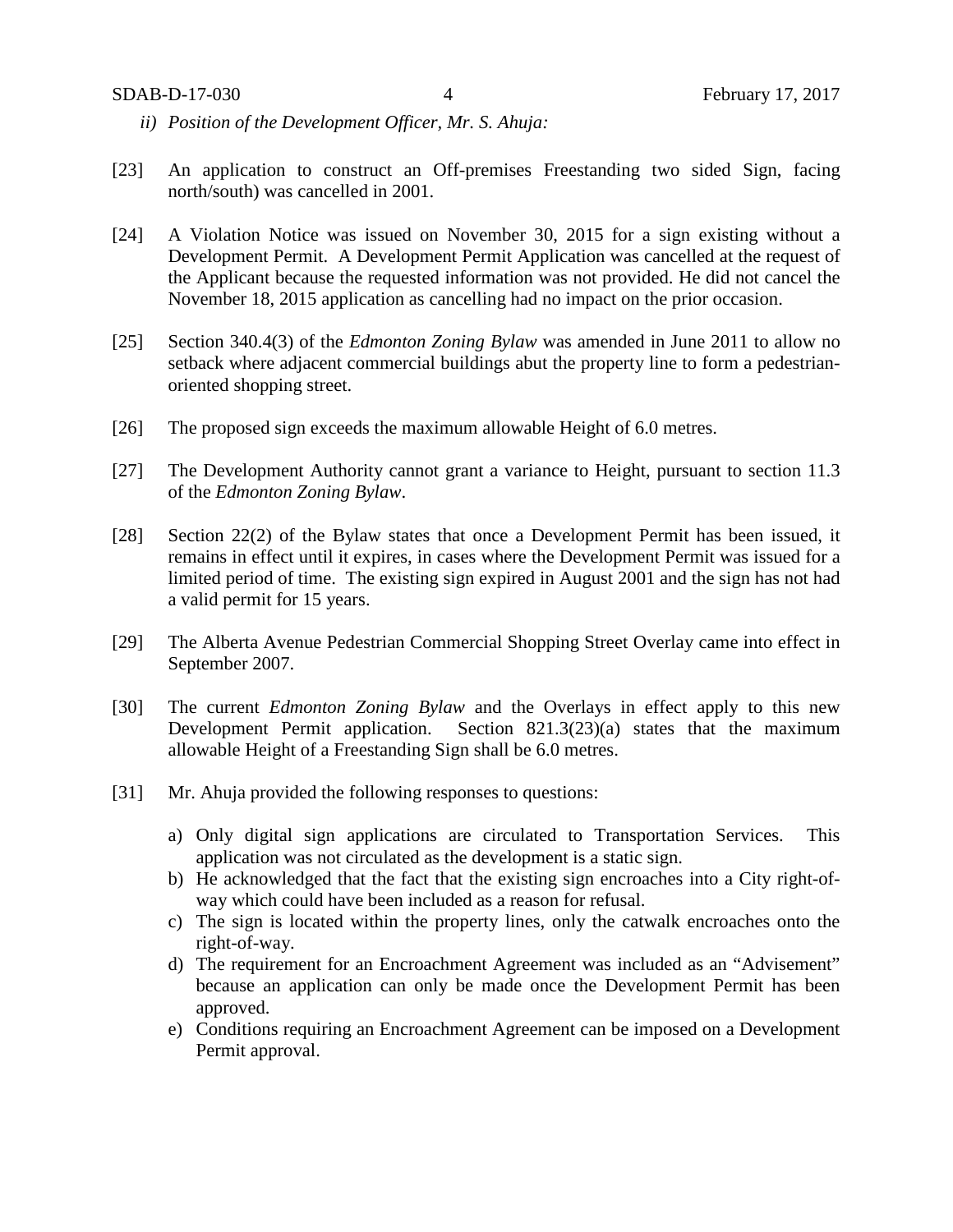- f) The Applicant was provided with a standard form and a list of the property addresses located within a 60 metre radius of the subject site to complete the required community consultation.
- g) Sustainable Development also sent letters to the assessed land owners within the 60 metres radius. The letter provided notice of the development and advised that a consultation should be coming. The letter specified that the sign has existed without a permit and explained that a 2.0 metres variance was required in the maximum allowable Height.
- h) Land owners names cannot be provided for privacy reasons.
- i) He did not receive any responses to the letters that were sent by his department.
- j) He had to refuse the application because of the Height variance required.
- k) The Use has existed for more than 15 years and the impact to the area will not change.
- l) It was his assumption that the maximum allowable Height restriction was changed to ensure that the lights from a sign would not shine onto neighbouring properties and would be less intrusive.
- *iii) Rebuttal of the Appellant:*
- [32] Mr. Levin had nothing further to add in rebuttal.

### **Decision**

- [33] The appeal is **ALLOWED** and the decision of the Development Authority is **REVOKED**. The Development is **GRANTED** as applied for to the Development Authority, subject to the following **CONDITIONS**:
	- 1. This Freestanding Off-premises Sign is approved until February 17, 2022;
	- 2. The proposed Freestanding Off-premises Sign shall comply with the approved plans submitted;
	- 3. The intensity of exposed bulbs on a Sign, excluding Digital Signs, shall not exceed 1100 lumens, pursuant to Section 59.2(4) of the *Edmonton Zoning Bylaw*;
	- 4. The proposed Freestanding Off-premises Sign encroaches on a City Right-Of-Way. Please contact City of Edmonton at [sdencroachmentagreements@edmonton.ca](mailto:sdencroachmentagreements@edmonton.ca) to apply for an Encroachment Agreement.

### **Reasons for Decision**

- [34] A Freestanding Off-premises Sign is a Discretionary Use in the CB2 General Business Zone.
- [35] The proposed Sign requires a variance to the maximum allowable Height under Section 821.3(23)(a) of the Alberta Avenue Pedestrian Commercial Shopping Street Overlay (the Overlay).
- [36] When a variance is required to development regulations within the Overlay, the Applicant must perform community consultation per Section 821.3(25). The Applicant must contact the affected parties, being each assessed owner of land wholly or partly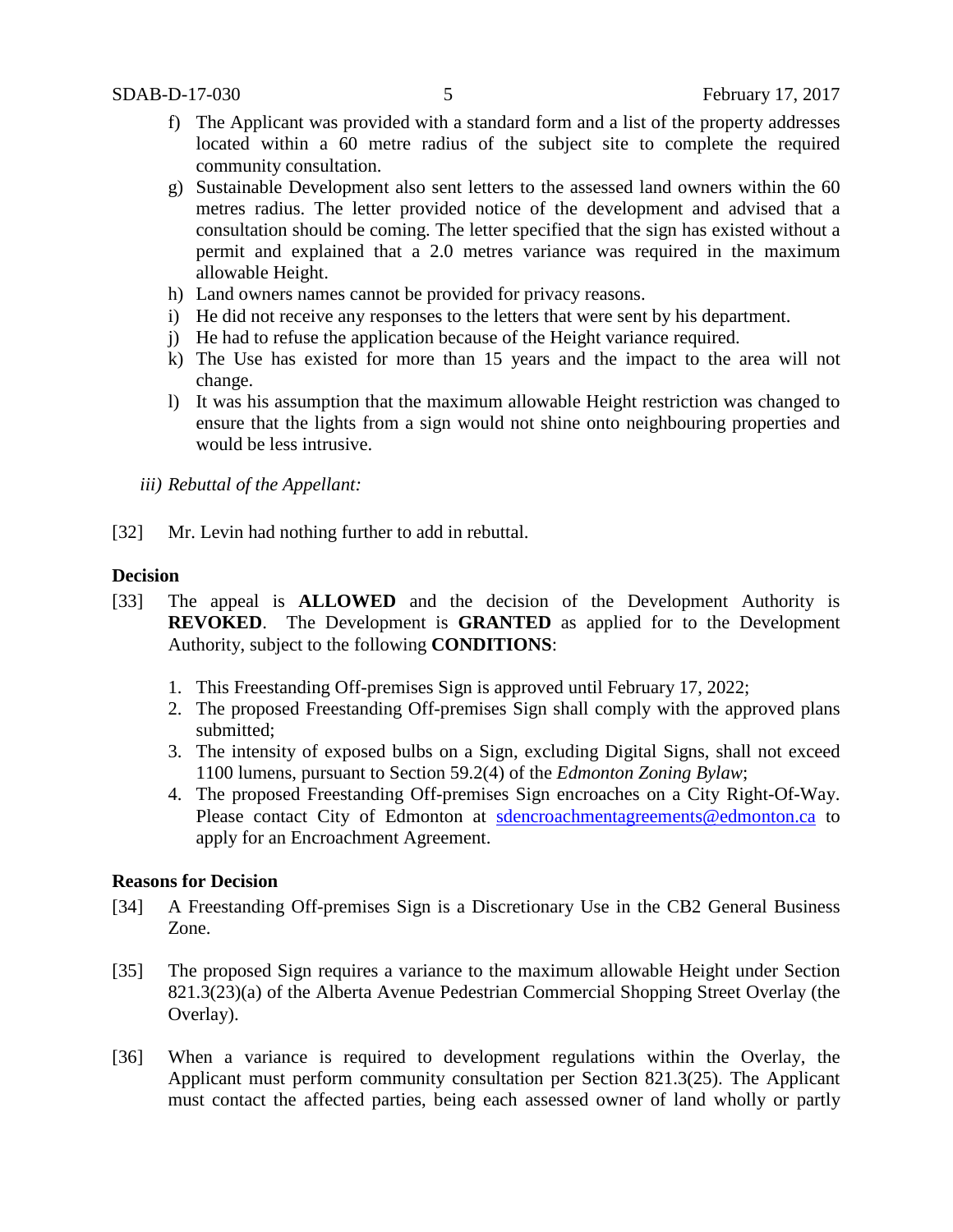located within a distance of 60 metres of the Site of the proposed development and the President of each affected Community League and the President of each Business Revitalization Zone Association, at least 21 days prior to submission of a Development Application.

- [37] In this case, the initial application date was November 24, 2015 and the application languished for over a year before it was again actively pursued by the Appellant in late 2016. The Appellant made two attempts to survey property addresses provided on the list received from the Development Authority on December 13 and 15, 2016. Telephone calls were made to some property owners on December 14, 2016.
- [38] While this community consultation does not comply with the technical timelines outlined in Section 821.3(25) of the Overlay, the Board finds that there has been substantial compliance with the requirement for community consultation for the following reasons:
	- a) In canvassing the neighbours and preparing a consultation log, the Appellant has met the intent of community consultation which is to solicit the views of the most affected parties regarding the proposed development in advance of the decision of the Development Authority.
	- b) The Appellant attempted to contact these individuals on two occasions and left letters at each address explaining the scope of the application was for the existing Sign which required a 2.0 metre Height variance.
	- c) The Appellant also contacted the Community League in advance of the decision of the Development Authority.
	- d) The Board notes that the Development Authority also sent letters to each of the assessed owners of land within a 60 metres radius advising them that consultation would be forthcoming for the existing Freestanding Off-premises Sign and that it exceeded the maximum allowable Height restriction of 6.0 metres by 2.0 metres.
- [39] Based on the evidence provided to the Board, the double-sided Freestanding Offpremises Sign has existed at this location, since 1993, without any known complaint.
- [40] None of the assessed owners or residents within the 60 metres radius, who are the most affected parties, raised any objection to the continuance of the Sign at this location at the existing Height of 8.0 metres.
- [41] The Board received one letter in opposition to the development from the Parkdale Cromdale Community League. The League acknowledged that they have not heard any direct complaints about the Sign, but felt that they should oppose the variance to embrace the City's future desire for the area to increase the visual appeal and walkability of the neighbourhood.
- [42] The subject Site fronts onto a major arterial roadway (an offshoot of 82 Street that connects to Fort Road). Commercial properties are located north and east of the subject Site.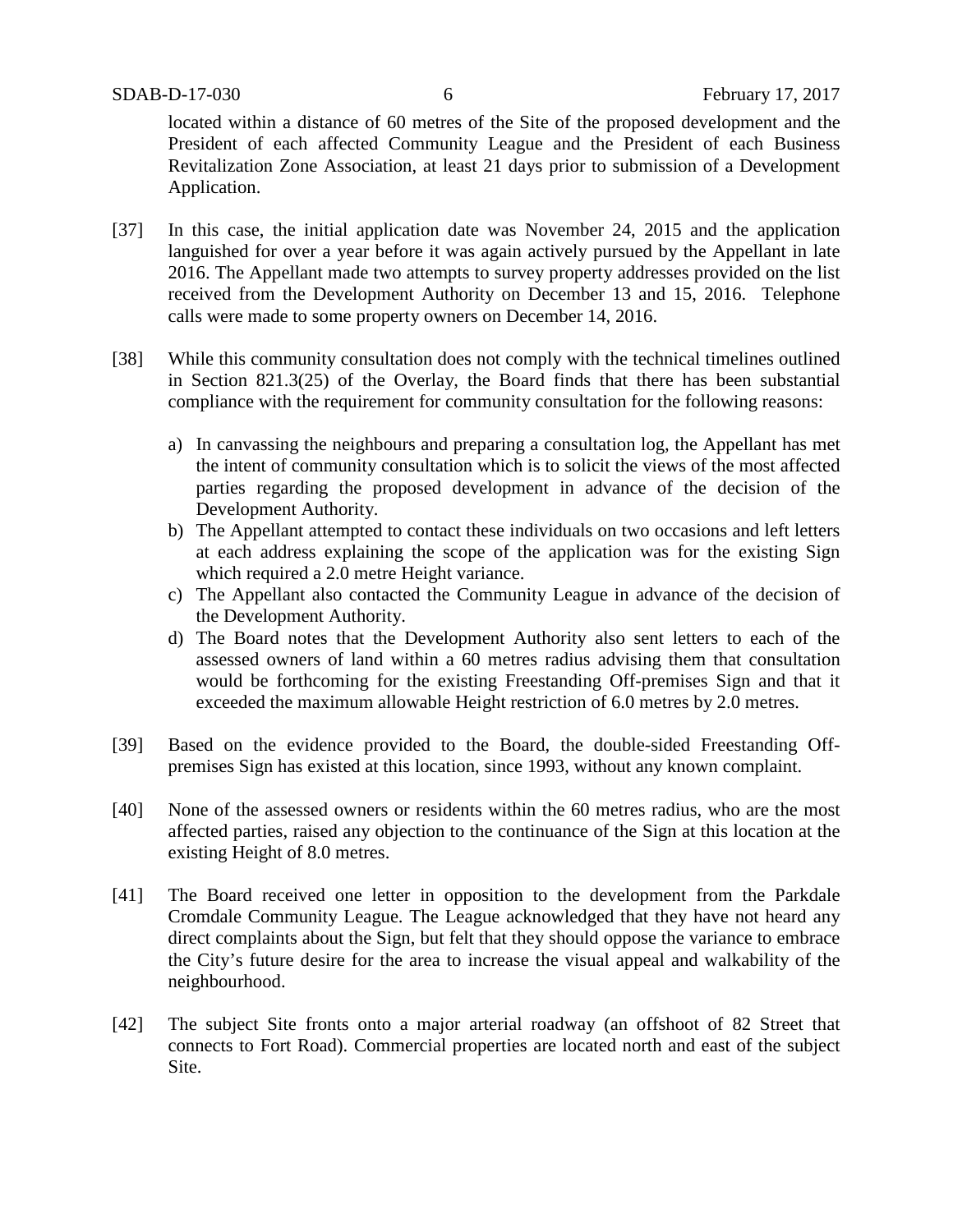- [43] The Board finds that impacts due to the variance in Height are partially mitigated for the residential properties located northwest of the subject Site across the Lane because of existing mature vegetation and the Height of commercial developments located north and west of the Sign. Also a commercial, three-storey building immediately across 82 Street separates the Sign from the residential area further to the east.
- [44] The Board did not receive any evidence that the Height of the Sign created a traffic concern or interfered with pedestrian use of the marked crosswalk adjacent to the Site, although it is noted that the Development Authority did not consult with Transportation Services regarding the proposed development.
- [45] Condition 4 has been imposed at the request of the Development Officer. The Appellant did not object to this condition. Condition 4 requires the Appellant to apply for an Encroachment Agreement.
- [46] The Board notes that this decision in no way authorizes the encroachment of any portion of the Freestanding Off-premises Sign onto the City of Edmonton right-of-way. Permission for this encroachment or the terms of any Encroachment Agreement are entirely private matters between the City of Edmonton and the Applicant and beyond the authority of this Board.
- [47] For the reasons above, the Board finds that the proposed development is reasonably compatible with its surroundings and that the required variance in Height will not unduly interfere with the amenities of the neighbourhood nor materially interfere with or affect the use, enjoyment or value of neighbouring parcels of land.

Ms. K. Cherniawsky, Presiding Officer Subdivision and Development Appeal Board

Board members in attendance: Mr. V. Laberge, Mr. K. Hample, Ms. M. McCallum, Ms. E. Solez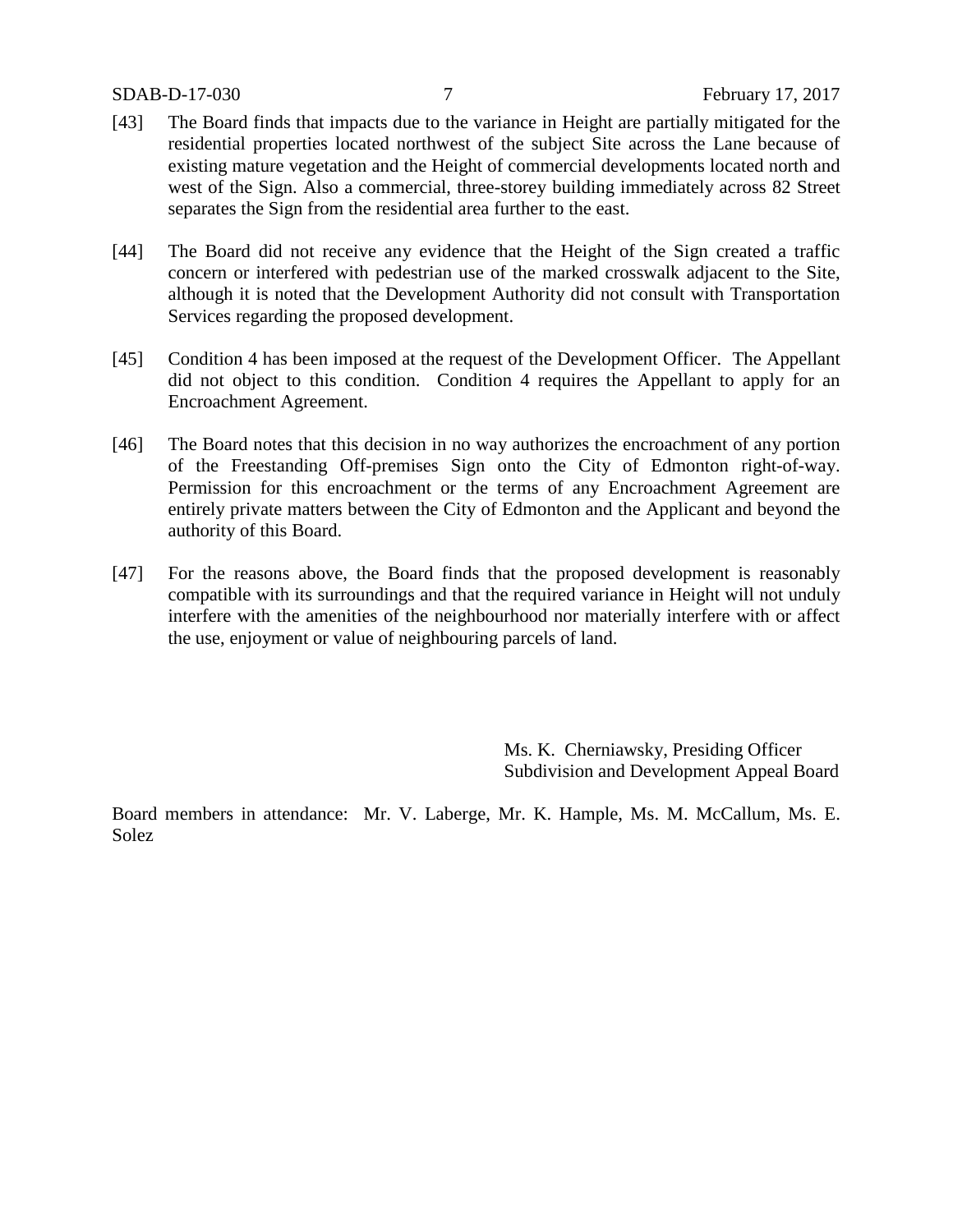### **Important Information for the Applicant/Appellant**

- 1. This is not a Building Permit. A Building Permit must be obtained separately from the Sustainable Development Department, located on the  $5<sup>th</sup>$  Floor, 10250 – 101 Street, Edmonton.
- 2. Obtaining a Development Permit does not relieve you from complying with:
	- a) the requirements of the *Edmonton Zoning Bylaw*, insofar as those requirements have not been relaxed or varied by a decision of the Subdivision and Development Appeal Board,
	- b) the requirements of the *Alberta Safety Codes Act*,
	- c) the *Alberta Regulation 204/207 – Safety Codes Act – Permit Regulation*,
	- d) the requirements of any other appropriate federal, provincial or municipal legislation,
	- e) the conditions of any caveat, covenant, easement or other instrument affecting a building or land.
- 3. When an application for a Development Permit has been approved by the Subdivision and Development Appeal Board, it shall not be valid unless and until any conditions of approval, save those of a continuing nature, have been fulfilled.
- 4. A Development Permit will expire in accordance to the provisions of Section 22 of the *Edmonton Zoning Bylaw, Bylaw 12800*, as amended.
- 5. This decision may be appealed to the Alberta Court of Appeal on a question of law or jurisdiction under Section 688 of the *Municipal Government Act*, RSA 2000, c M-26. If the Subdivision and Development Appeal Board is served with notice of an application for leave to appeal its decision, such notice shall operate to suspend the Development Permit.
- 6. When a decision on a Development Permit application has been rendered by the Subdivision and Development Appeal Board, the enforcement of that decision is carried out by the Sustainable Development Department, located on the 5th Floor, 10250 – 101 Street, Edmonton.

## ADVISEMENTS:

*NOTE: The City of Edmonton does not conduct independent environmental checks of land within the City. If you are concerned about the stability of this property for any purpose, you should conduct your own tests and reviews. The City of Edmonton, when issuing a development permit, makes no representations and offers no warranties as to the suitability of the property for any purpose or as to the presence or absence of any environmental contaminants on the property.*